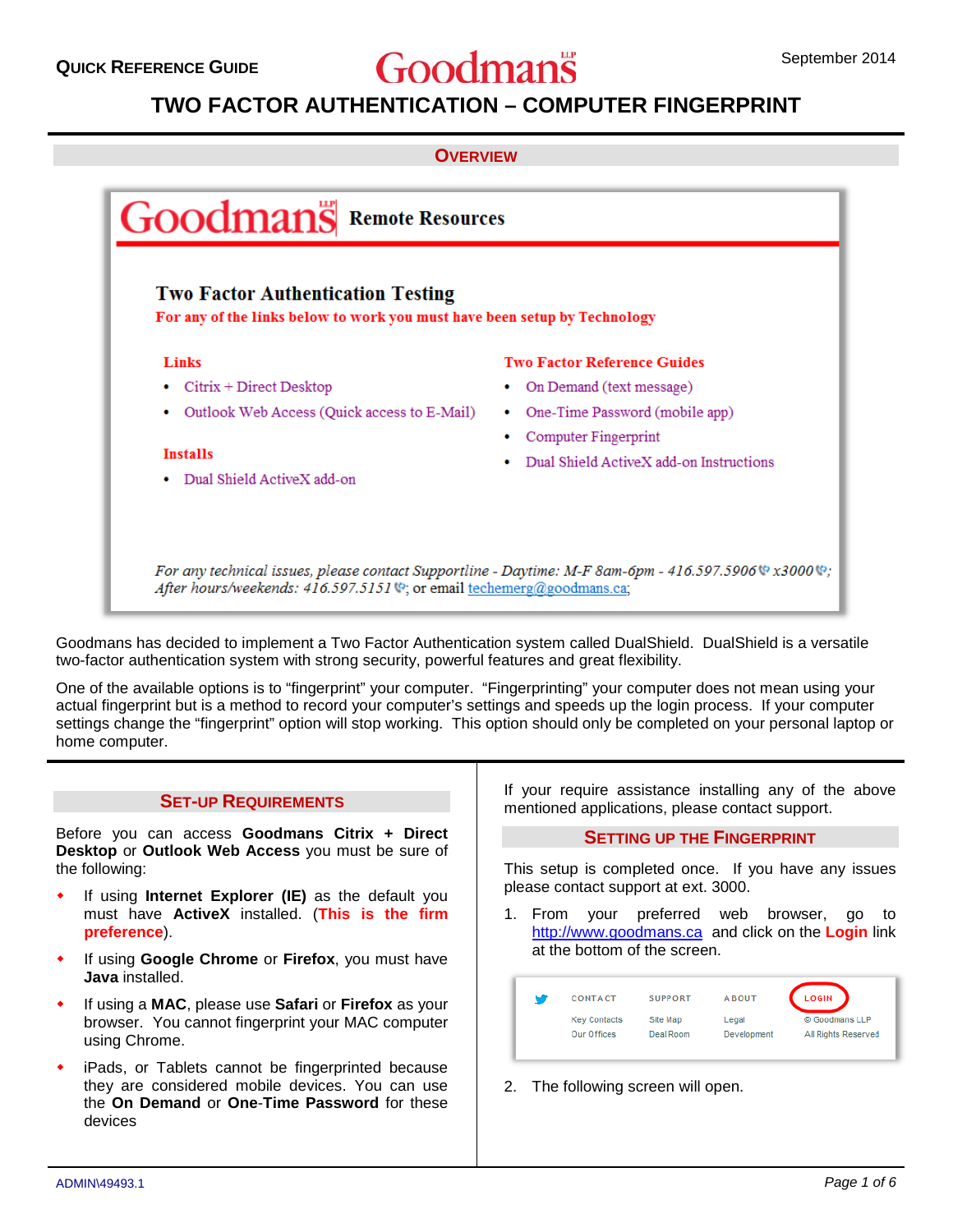

3. Click on the **Citrix + Direct Desktop** link and the following window will open.

| Log in to application: Citrix |                                                                      |  |
|-------------------------------|----------------------------------------------------------------------|--|
| Goodmans Email<br>Address:    |                                                                      |  |
| Continue                      |                                                                      |  |
|                               | Mobile   Desktop                                                     |  |
| Citrix User Guide             |                                                                      |  |
|                               | Dual Shield will not allow the creation of content outside this box. |  |

4. Enter your **Goodmans Email Address** and click **Continue**.

Note: The first time you use the computer fingerprint method your computer will be scanned and a secure fingerprint of it will be stored.. From that point on, any time you access our remote system from the same computer, it will detect that it has already been verified and grant you access.

1. Click on the down arrow next to **Authentication** and select **Computer Fingerprint**.

| <b>Goodmans Email</b> |                             |   |
|-----------------------|-----------------------------|---|
| Address:              | ifriedman@goodmans.ca       |   |
| Authenticator:        | Select an authenticator     | ۰ |
|                       | Select an authenticator     |   |
| Continue              | <b>Computer Fingerprint</b> |   |

2. The following **Authentication** message will briefly display.



3. You may see the following **Security Warning**. If so click **Allow** and click the "**Do not show this again…**".



4. With the following screen still visible, click **Continue**.

| Computer Fingerprint | ×                    |
|----------------------|----------------------|
|                      | friedman@goodmans.ca |

5. The following window will open.

| Goodmans                      |                                                                                       |
|-------------------------------|---------------------------------------------------------------------------------------|
|                               |                                                                                       |
|                               |                                                                                       |
| Log in to application: Citrix |                                                                                       |
| Execut: Token is not found    |                                                                                       |
|                               |                                                                                       |
| Step 1                        |                                                                                       |
| Goodmans Email<br>Address:    | medman@goodmans.ca                                                                    |
| Authenticator:                | Computer Fingerprint<br>×.                                                            |
|                               | This computer is not registered. Only registered computers are allowed to access your |
|                               | account.<br>Click 'Continue' to register your computer.                               |
|                               |                                                                                       |

Note: Please ignore the error message in the yellow bar. It will not impede your access.

- 6. Click **Continue** at the bottom of the screen.
- 7. The following window will open.

| Log in to application: Citrix |                                                                                      |   |
|-------------------------------|--------------------------------------------------------------------------------------|---|
| Step 1                        |                                                                                      |   |
|                               |                                                                                      |   |
| Goodmans Email<br>Address:    | driedman@goodmans.ca                                                                 |   |
| Authenticator:                | Computer Fingerprint                                                                 | ٠ |
|                               | This token/computer is created/registered but not yet activated. Please activate it: |   |
|                               | 1. Send yourself a activation code by selecting a channel.                           |   |
|                               | 2. Enter the activation code to activate your token or computer.                     |   |
| Channels:                     | Fimail Me Text Me .                                                                  |   |
|                               |                                                                                      |   |

8. Select one of the **Channels** to receive your **Activation Code**.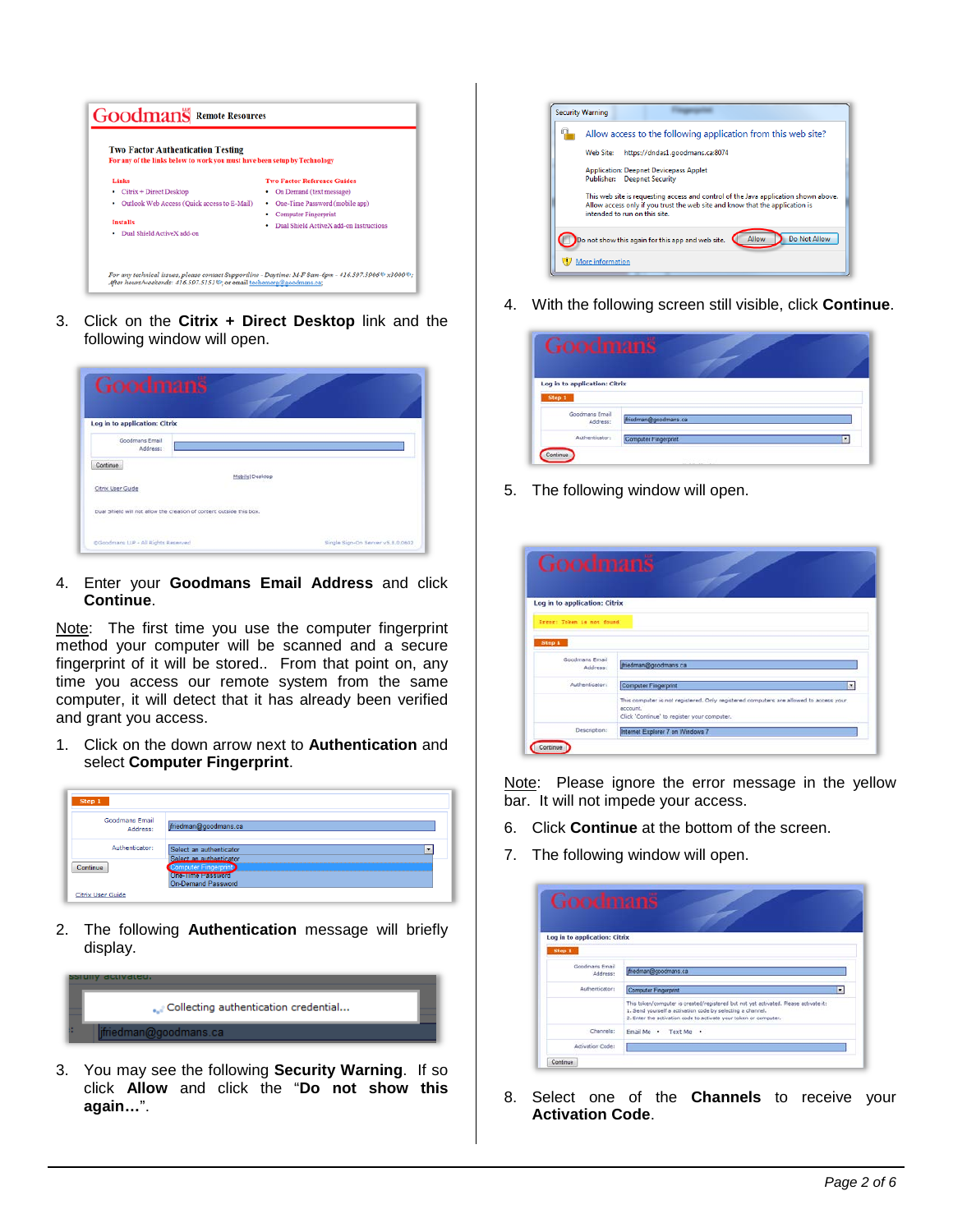#### **Email Me or Text Me**

Note: The following steps refer to the **Email Me** method. The **Text Me** method consists of the exact same steps listed below however you will receive a text message with your activation code as opposed to an email message.

1. Click on the down arrow next to **Email Me** to display a partial view of your email address.



2. Click on the **Email Address** and an email will be generated along with an **Activation Code**. The following message will display.



3. Check your email on your mobile device for the email message and **Activation Code**. Below is a message from an Android device. (The message display will vary slightly based on your device.)



4. You can access the **Activation** C**ode** in the message alert or you can open the email to see the code. Below is a message on an Android device. (The message display will vary slightly based on your device.)



5. Return to the **Goodmans Access** window and enter the four digit activation code into the **Activation Code** field.

| Channels:               | Email Me Text Me |
|-------------------------|------------------|
| <b>Activation Code:</b> |                  |
| Continue                |                  |

6. Click **Continue** and the following authentication message will briefly display.

| duuvateu.                            |  |
|--------------------------------------|--|
| Collecting authentication credential |  |
| jfriedman@goodmans.ca                |  |

- 7. Notice the message below: "**Your token has been successfully activated**".
- 8. Click **Continue**.

| Goodmans                                                                               |                                  |
|----------------------------------------------------------------------------------------|----------------------------------|
| Log in to application: Citrix<br>Your token has been successfully activated.<br>Step 1 |                                  |
| <b>Goodmans Email</b><br>Address:                                                      | jfriedman@goodmans.ca            |
| Authenticator:                                                                         | <b>Computer Fingerprint</b><br>۰ |
| Continue                                                                               |                                  |

9. The following Citrix Login screen will open.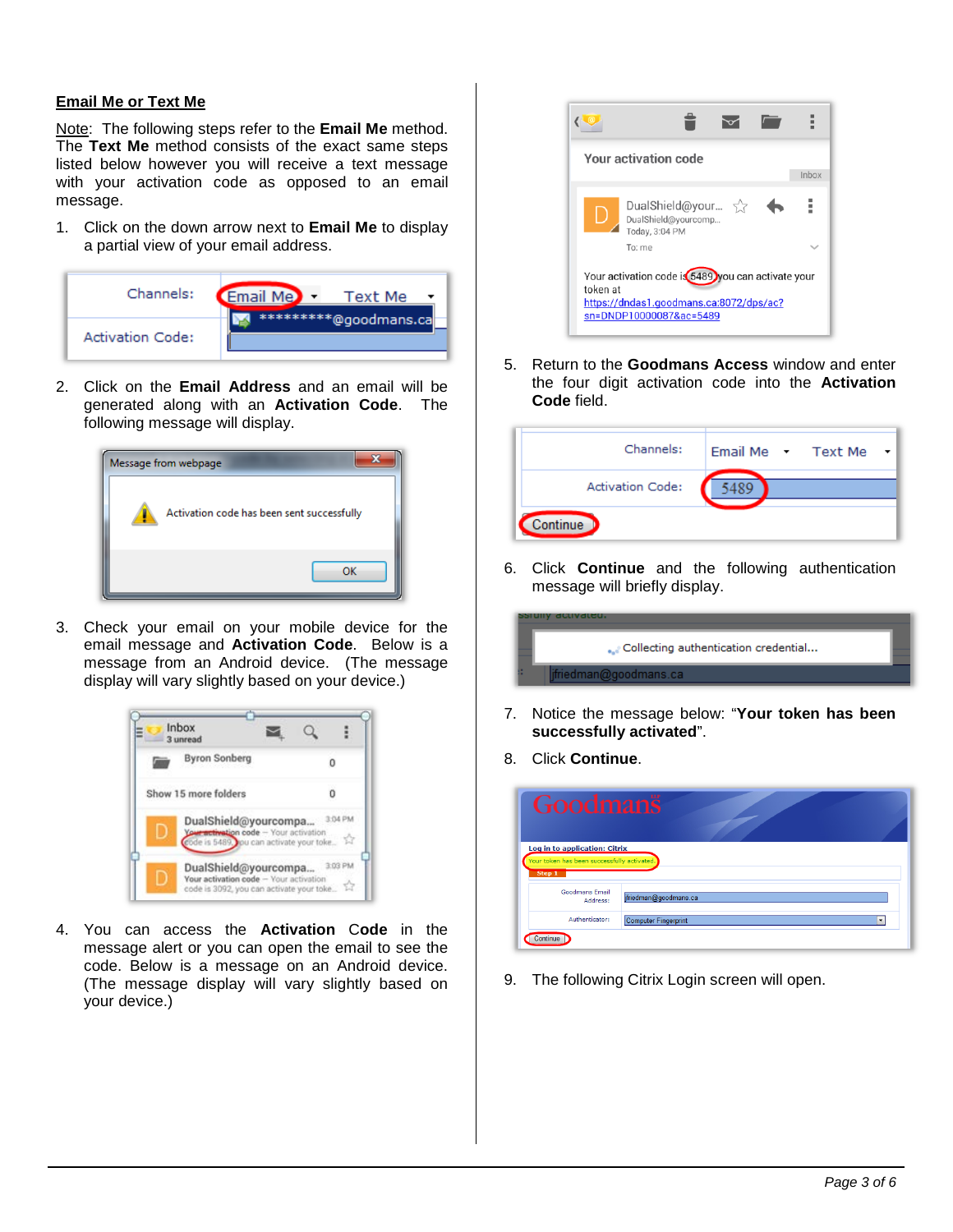# **Citrix Log On**



- 1. Enter your network password in the **Password** field and click the **Log On** button. (Your **user ID** will have been auto-populated for you.)
- 2. The **Citrix** window will open.
- 3. Select your desired login type (Direct Desktop or Application) and continue as you normally would.

**ACCESSING GOODMANS OUTLOOK WEBMAIL**

If you have already fingerprinted your computer for Goodmans **Citrix** access the process for Goodmans **Outlook Web** access will be much shorter. Please follow these next few steps.

- 1. From your preferred web browser, go to **[http://www.goodmans.ca](http://www.goodmans.ca/)** and click on the **Login** link at the bottom of the screen.
- 2. The following screen will open. Click on the **Outlook Web Access** link.



3. The following window will open. Enter your **Email Address** and click **Continue**.



4. Click on the drop-down arrow to select **Computer Fingerprint** as the authenticator.

| Goodmans                                                                                                      |
|---------------------------------------------------------------------------------------------------------------|
|                                                                                                               |
|                                                                                                               |
| Log in to application: OWA                                                                                    |
|                                                                                                               |
| ifriedman@goodmans.ca                                                                                         |
|                                                                                                               |
| Select an authenticator<br>۰<br>Solect an authorities or                                                      |
| <b>Computer Fingerprint</b><br><b><i><u>Outline antibio motive construction</u></i></b><br>On-Demand Password |
|                                                                                                               |

5. The following authentication message will display briefly.



6. Click Continue and the following window will open.

| Goodmans                                       |                       |
|------------------------------------------------|-----------------------|
| Log in to application: OWA                     |                       |
| Step 2<br>Step 1<br>Goodmans Email<br>Address: | ifriedman@goodmans.ca |
| Password:<br>Continue                          |                       |

- 7. Enter your Password and click Continue.
- 8. The following **Outlook Web App** login screen will open.

|            | Security (shine neplatultion)                                          |  |
|------------|------------------------------------------------------------------------|--|
|            | # This is a public or shared computer<br>c) This is a private computer |  |
|            | Use the light version of Outlook Web App                               |  |
| User name: | <b>fractman</b>                                                        |  |
| Fastword:  |                                                                        |  |
|            |                                                                        |  |

Note: Your **User name** and **Password** will be automatically populated for you.

- 9. Click on the **Sign in** button. The next window you will see is your **Outlook Web Access** screen.
- 10. You can now proceed with your Outlook Inbox, Calendar, Contacts, etc.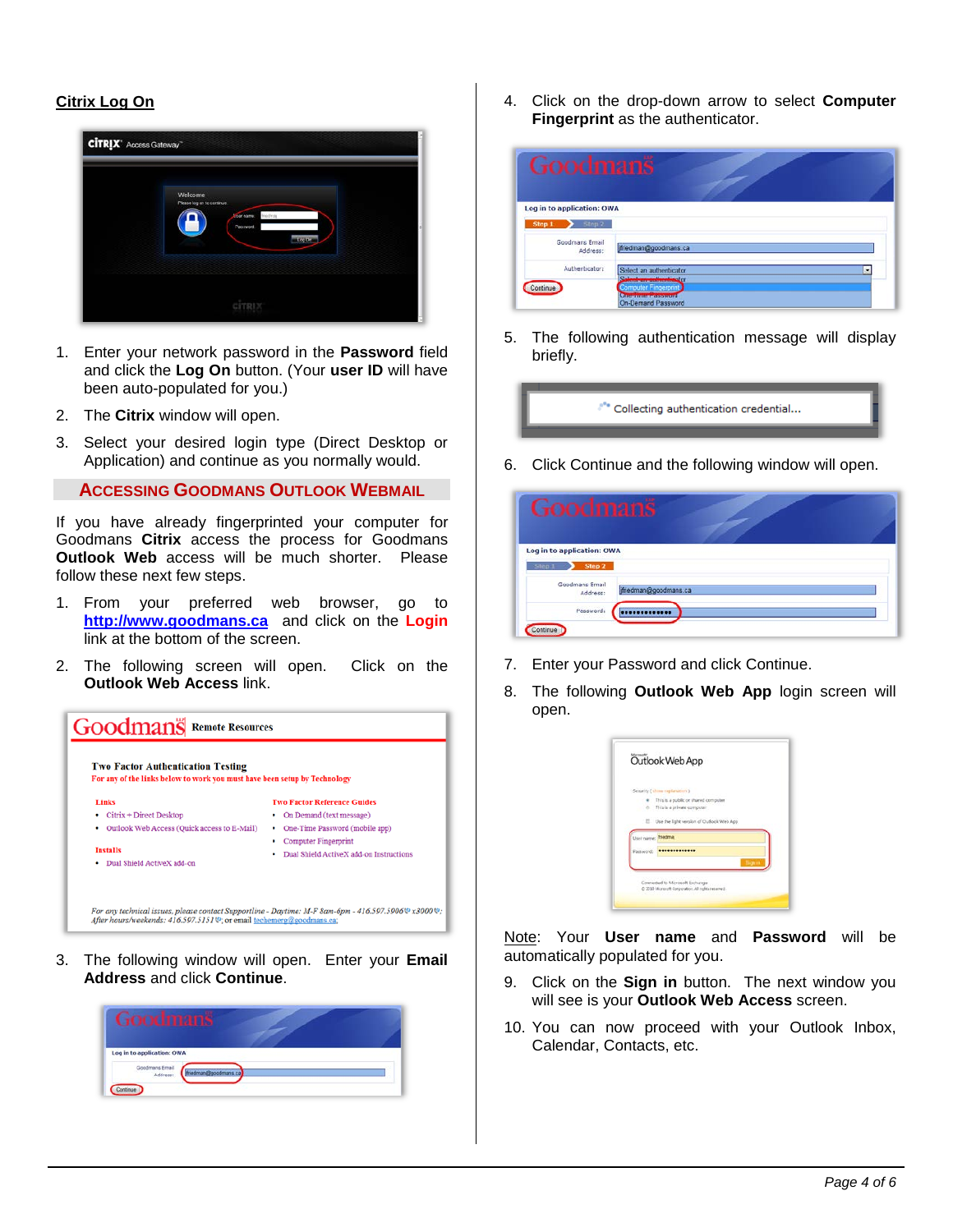### **FUTURE ACCESS USING FINGERPRINT**

Now that you have "fingerprinted" your computer, accessing **Citrix** or **Outlook Web** will be much safer and secure.

From your preferred web browser, go to **http://www.goodmans.ca** and click on the **Login** link at the bottom of the screen.



1. Click on either the **Citrix + Direct Desktop** or **Outlook Web Access** link.

## **Citrix + Direct Desktop Link**

1. Clicking on the **Citrix** link will display the following page. Enter your email address and click **Continue**.

| Goodmans                      |              |  |
|-------------------------------|--------------|--|
|                               |              |  |
| Log in to application: Citrix |              |  |
| Goodmans Email<br>Address:    | nan@goodmans |  |
|                               |              |  |

2. Select **Computer Fingerprint** as your authenticator from the list of options and click **Continue**.

| Goodmans                      |                                                            |
|-------------------------------|------------------------------------------------------------|
| Log in to application: Citrix |                                                            |
| Step 1                        |                                                            |
| Goodmans Email<br>Address:    | driedman@goodmans.ca                                       |
| Authenticator:                | Select an authenticator<br><b>Salast an authority stor</b> |
|                               | <b>Computer Fingerprint</b>                                |
|                               | <b>Chemines Farmers</b><br>On-Demand Password              |

3. The following **Authentication** message will briefly display.



4. Click **Continue** again and the following **Citrix Access Gateway** window will open.



5. Enter you firm password and click **Log On**. (Your **user ID** will have been auto-populated for you.)

| <b>Search</b>        | P<br>Logged on as: friedmap                                                                                                                      | 6<br>$\frac{1}{\log 20}$<br><b>CITRIX</b><br>Settings |
|----------------------|--------------------------------------------------------------------------------------------------------------------------------------------------|-------------------------------------------------------|
| <b>Applications</b>  | Desitions                                                                                                                                        |                                                       |
| Main                 |                                                                                                                                                  |                                                       |
| ۵<br>Direct Disiblep |                                                                                                                                                  |                                                       |
|                      | Hint: You can view your resources in several different ways. Use the Select view control to change the way that your resources are displayed. 26 |                                                       |

6. Select either the **Applications** tab or the **Desktops** tab and proceed as you normally would.

#### **Outlook Web Access Link**

1. Clicking on the **Outlook Web Access** link will display the following page. Enter your email address and click **Continue**.

| Goodmanš                   |                 |  |
|----------------------------|-----------------|--|
| Log in to application: OWA |                 |  |
| Goodmans Email<br>Address: | man@goodmans.ca |  |

2. Select **Computer Fingerprint** as your authenticator from the list of options and click **Continue**.

| Goodmans                   |                                                                            |
|----------------------------|----------------------------------------------------------------------------|
| Log in to application: OWA |                                                                            |
| $Step 1$ $Step 2$          |                                                                            |
| Goodmans Email<br>Address: | jfriedman@goodmans.ca                                                      |
| Authenticator:             | Select an authenticator<br>Select an authenticator                         |
| Continue                   | Computer Fingerprint<br>Canon union causeward<br><b>On-Demand Password</b> |

3. The following Authentication message will briefly display.



4. Click **Continue** again and the following page will open.